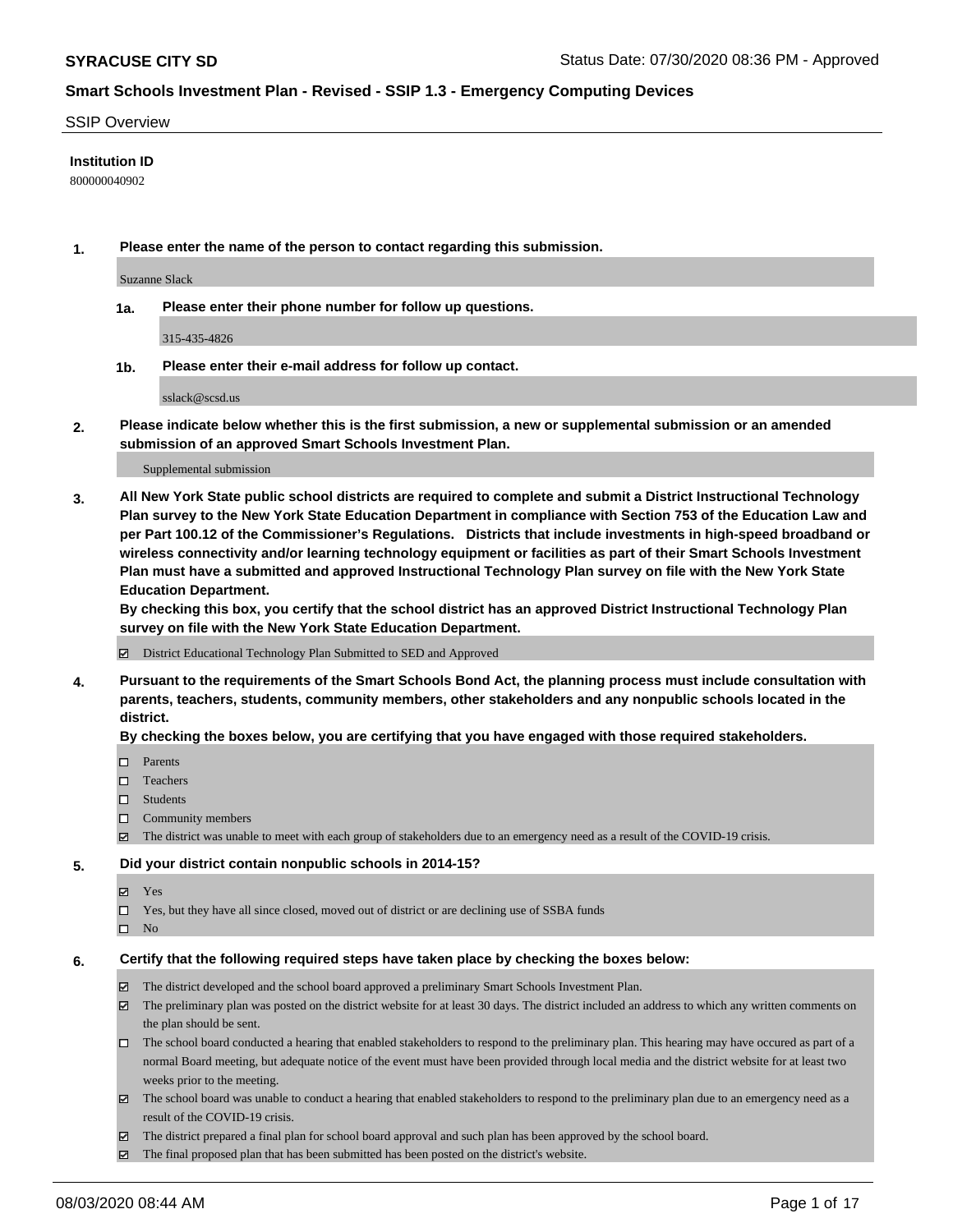SSIP Overview

**6a. Please upload the proposed Smart Schools Investment Plan (SSIP) that was posted on the district's website, along with any supporting materials. Note that this should be different than your recently submitted Educational Technology Survey. The Final SSIP, as approved by the School Board, should also be posted on the website and remain there during the course of the projects contained therein.**

Final SSBA Resolution for SSIP 1.3 Emergency Computing Devices.pdf

**6b. Enter the webpage address where the final Smart Schools Investment Plan is posted. The Plan should remain posted for the life of the included projects.**

http://www.syracusecityschools.com/districtpage.cfm?pageid=4270

**7. Please enter an estimate of the total number of students and staff that will benefit from this Smart Schools Investment Plan based on the cumulative projects submitted to date.**

24,987

**8. An LEA/School District may partner with one or more other LEA/School Districts to form a consortium to pool Smart Schools Bond Act funds for a project that meets all other Smart School Bond Act requirements. Each school district participating in the consortium will need to file an approved Smart Schools Investment Plan for the project and submit a signed Memorandum of Understanding that sets forth the details of the consortium including the roles of each respective district.**

 $\Box$  The district plans to participate in a consortium to partner with other school district(s) to implement a Smart Schools project.

### **9. Please enter the name and 6-digit SED Code for each LEA/School District participating in the Consortium.**

| <b>Partner LEA/District</b> | ISED BEDS Code |
|-----------------------------|----------------|
| (No Response)               | (No Response)  |

### **10. Please upload a signed Memorandum of Understanding with all of the participating Consortium partners.**

(No Response)

### **11. Your district's Smart Schools Bond Act Allocation is:**

\$27,150,068

#### **12. Final 2014-15 BEDS Enrollment to calculate Nonpublic Sharing Requirement**

|            | Public Enrollment | Nonpublic Enrollment | Total Enrollment | l Nonpublic Percentage |
|------------|-------------------|----------------------|------------------|------------------------|
| Enrollment | 20,084            | 798                  | 20.882.00        | 3.82                   |

**13. This table compares each category budget total, as entered in that category's page, to the total expenditures listed in the category's expenditure table. Any discrepancies between the two must be resolved before submission.**

|                                          | Sub-Allocations | <b>Expenditure Totals</b> | Difference |
|------------------------------------------|-----------------|---------------------------|------------|
| <b>School Connectivity</b>               | 0.00            | 0.00                      | 0.00       |
| Connectivity Projects for<br>Communities | 0.00            | 0.00                      | 0.00       |
| Classroom Technology                     | 4,920,360.00    | 4,920,360.00              | 0.00       |
| Pre-Kindergarten Classrooms              | 0.00            | 0.00                      | 0.00       |
| Replace Transportable<br>Classrooms      | 0.00            | 0.00                      | 0.00       |
| <b>High-Tech Security Features</b>       | 0.00            | 0.00                      | 0.00       |
| Nonpublic Loan                           | 146,832.00      | 146,832.00                | 0.00       |
| Totals:                                  |                 |                           |            |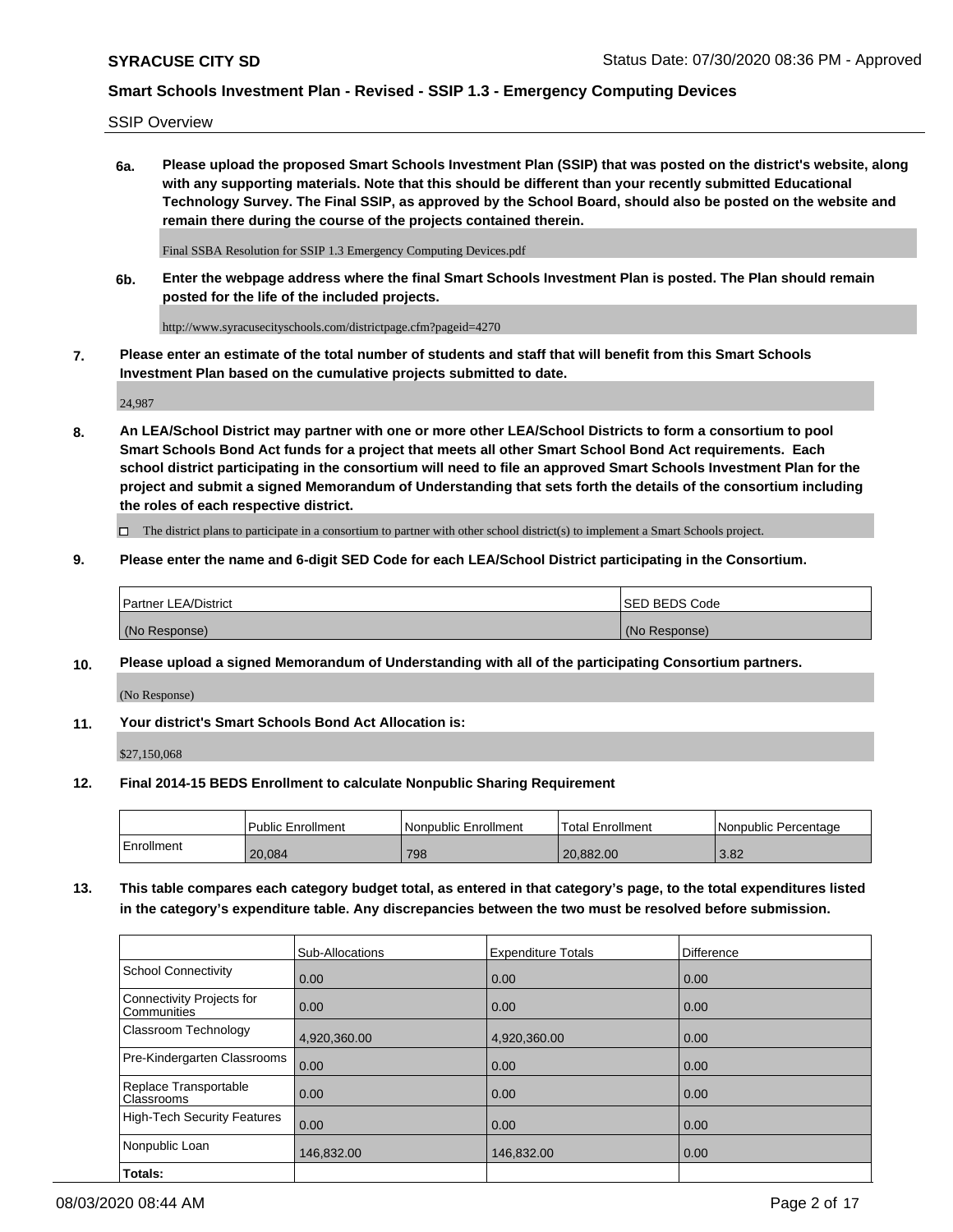SSIP Overview

| Sub-Allocations | Expenditure Totals | <b>Difference</b> |
|-----------------|--------------------|-------------------|
| 5,067,192       | 5,067,192          |                   |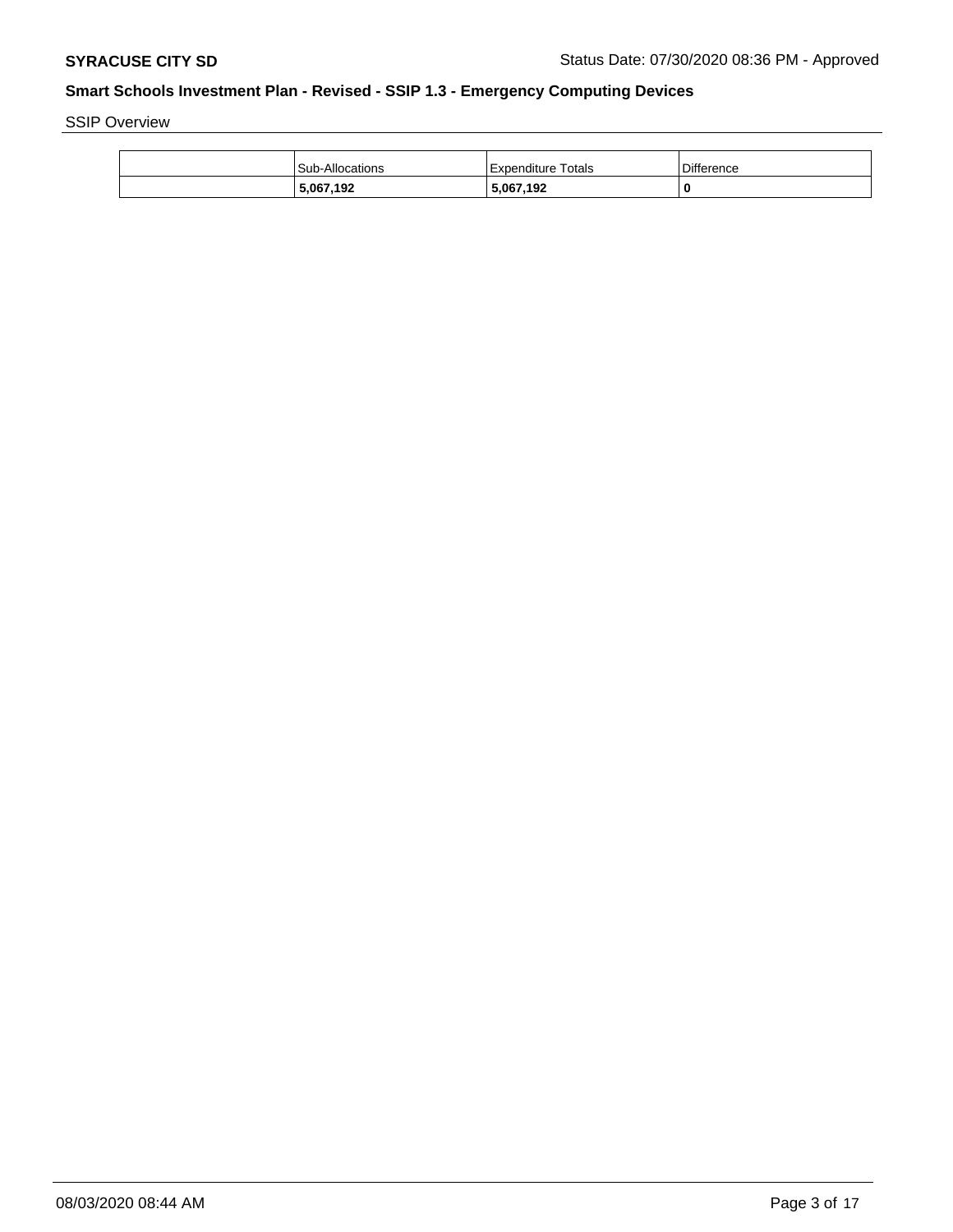School Connectivity

- **1. In order for students and faculty to receive the maximum benefit from the technology made available under the Smart Schools Bond Act, their school buildings must possess sufficient connectivity infrastructure to ensure that devices can be used during the school day. Smart Schools Investment Plans must demonstrate that:**
	- **• sufficient infrastructure that meets the Federal Communications Commission's 100 Mbps per 1,000 students standard currently exists in the buildings where new devices will be deployed, or**
	- **• is a planned use of a portion of Smart Schools Bond Act funds, or**
	- **• is under development through another funding source.**

**Smart Schools Bond Act funds used for technology infrastructure or classroom technology investments must increase the number of school buildings that meet or exceed the minimum speed standard of 100 Mbps per 1,000 students and staff within 12 months. This standard may be met on either a contracted 24/7 firm service or a "burstable" capability. If the standard is met under the burstable criteria, it must be:**

**1. Specifically codified in a service contract with a provider, and**

**2. Guaranteed to be available to all students and devices as needed, particularly during periods of high demand, such as computer-based testing (CBT) periods.**

**Please describe how your district already meets or is planning to meet this standard within 12 months of plan submission.**

(No Response)

**1a. If a district believes that it will be impossible to meet this standard within 12 months, it may apply for a waiver of this requirement, as described on the Smart Schools website. The waiver must be filed and approved by SED prior to submitting this survey.**

 $\Box$  By checking this box, you are certifying that the school district has an approved waiver of this requirement on file with the New York State Education Department.

**2. Connectivity Speed Calculator (Required). If the district currently meets the required speed, enter "Currently Met" in the last box: Expected Date When Required Speed Will be Met.**

|                  | l Number of     | Required Speed | Current Speed in | Expected Speed  | Expected Date                           |
|------------------|-----------------|----------------|------------------|-----------------|-----------------------------------------|
|                  | <b>Students</b> | In Mbps        | l Mbps           | to be Attained  | When Required                           |
|                  |                 |                |                  |                 | l Within 12 Months ISpeed Will be Met l |
| Calculated Speed | (No Response)   | 0.00           | (No Response)    | l (No Response) | l (No Response)                         |

**3. Describe how you intend to use Smart Schools Bond Act funds for high-speed broadband and/or wireless connectivity projects in school buildings.**

(No Response)

**4. Describe the linkage between the district's District Instructional Technology Plan and how the proposed projects will improve teaching and learning. (There should be a link between your response to this question and your responses to Question 1 in Section IV - NYSED Initiatives Alignment: "Explain how the district use of instructional technology will serve as a part of a comprehensive and sustained effort to support rigorous academic standards attainment and performance improvement for students."** 

**Your answer should also align with your answers to the questions in Section II - Strategic Technology Planning and the associated Action Steps in Section III - Action Plan.)**

(No Response)

**5. If the district wishes to have students and staff access the Internet from wireless devices within the school building, or in close proximity to it, it must first ensure that it has a robust Wi-Fi network in place that has sufficient bandwidth to meet user demand.**

**Please describe how you have quantified this demand and how you plan to meet this demand.**

(No Response)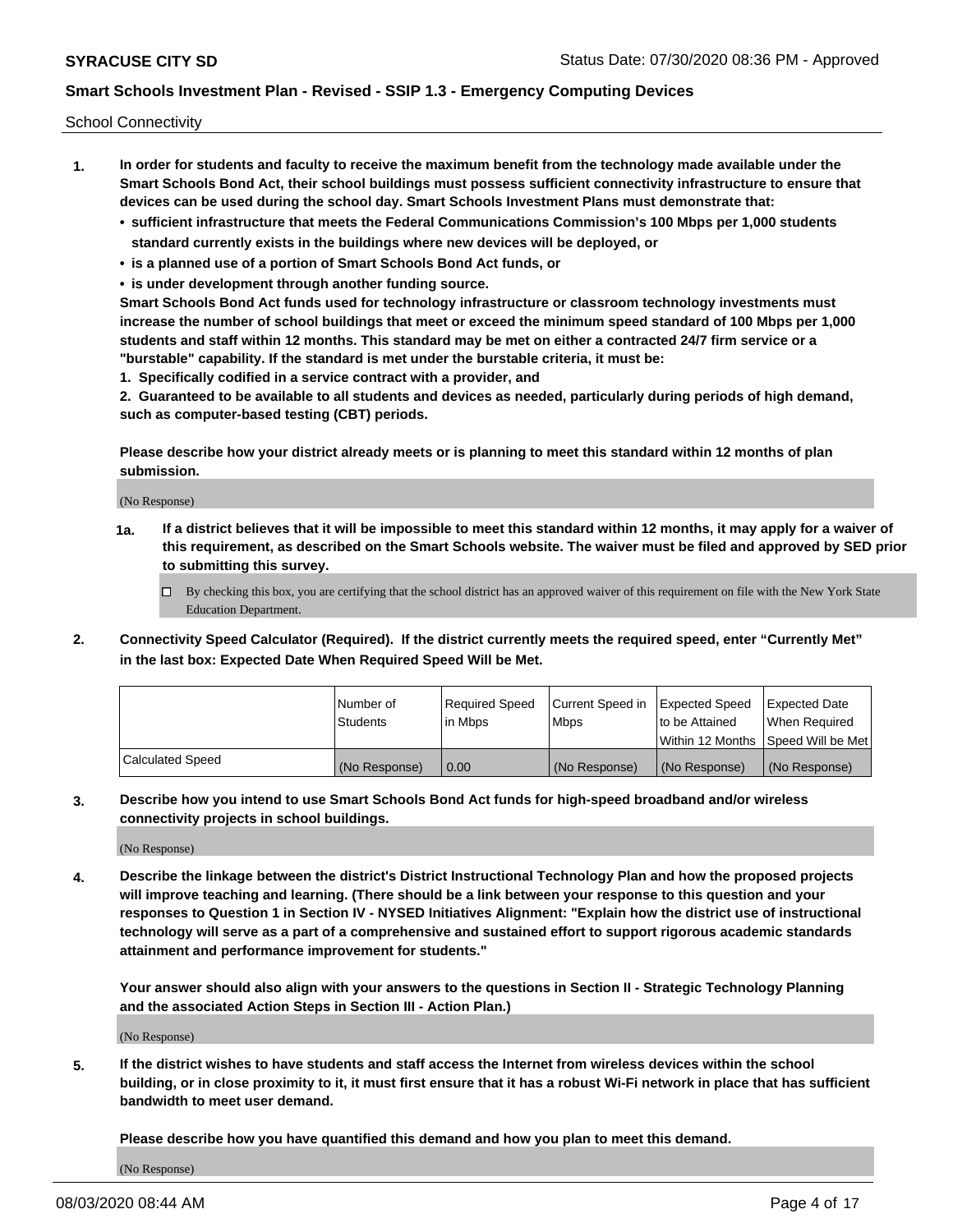School Connectivity

**6. Smart Schools plans with any expenditures in the School Connectivity category require a project number from the Office of Facilities Planning. Districts must submit an SSBA LOI and receive project numbers prior to submitting the SSIP. As indicated on the LOI, some projects may be eligible for a streamlined review and will not require a building permit.**

**Please indicate on a separate row each project number given to you by the Office of Facilities Planning.**

| Project Number |  |
|----------------|--|
| (No Response)  |  |

**7. Certain high-tech security and connectivity infrastructure projects may be eligible for an expedited review process as determined by the Office of Facilities Planning.**

### **Was your project deemed eligible for streamlined review?**

(No Response)

### **8. Include the name and license number of the architect or engineer of record.**

| Name          | License Number |
|---------------|----------------|
| (No Response) | (No Response)  |

### **9. Public Expenditures – Loanable (Counts toward the nonpublic loan calculation)**

| Select the allowable expenditure type.<br>Repeat to add another item under each type. | <b>PUBLIC</b> Items to be<br>l Purchased | Quantity           | Cost Per Item    | <b>Total Cost</b> |
|---------------------------------------------------------------------------------------|------------------------------------------|--------------------|------------------|-------------------|
| (No Response)                                                                         | (No Response)                            | l (No<br>Response) | (No<br>Response) | $\overline{0.00}$ |
|                                                                                       |                                          | 0                  | 0.00             |                   |

# **10. Public Expenditures – Non-Loanable (Does not count toward nonpublic loan calculation)**

| Select the allowable expenditure<br>type.<br>Repeat to add another item under<br>each type. | <b>PUBLIC</b> Items to be purchased | Quantity      | Cost per Item | <b>Total Cost</b> |
|---------------------------------------------------------------------------------------------|-------------------------------------|---------------|---------------|-------------------|
| (No Response)                                                                               | (No Response)                       | (No Response) | (No Response) | 0.00              |
|                                                                                             |                                     |               | 0.00          |                   |

#### **11. Final 2014-15 BEDS Enrollment to calculate Nonpublic Sharing Requirement (no changes allowed.)**

|            | Public Enrollment | l Nonpublic Enrollment | <b>Total Enrollment</b> | Nonpublic Percentage |
|------------|-------------------|------------------------|-------------------------|----------------------|
| Enrollment | 20.084            | 798                    | 20.882.00               | 3.82                 |

#### **12. Total Public Budget - Loanable (Counts toward the nonpublic loan calculation)**

|                                                      | Public Allocations | <b>Estimated Nonpublic Loan</b><br>Amount | Estimated Total Sub-Allocations |
|------------------------------------------------------|--------------------|-------------------------------------------|---------------------------------|
| Network/Access Costs                                 | (No Response)      | 0.00                                      | 0.00                            |
| School Internal Connections and<br><b>Components</b> | (No Response)      | 0.00                                      | 0.00                            |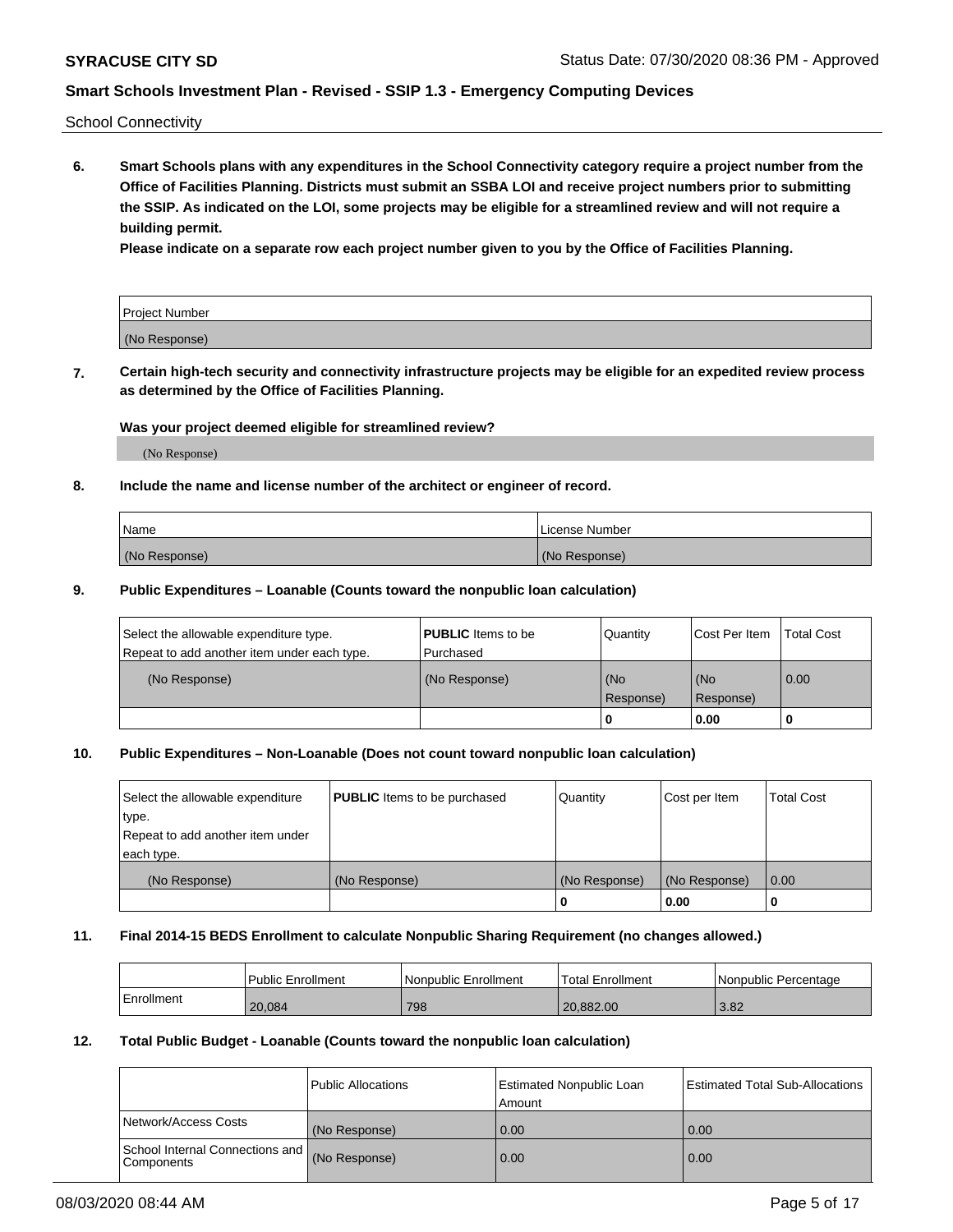School Connectivity

|         | <b>Public Allocations</b> | <b>Estimated Nonpublic Loan</b><br>Amount | <b>Estimated Total Sub-Allocations</b> |
|---------|---------------------------|-------------------------------------------|----------------------------------------|
| Other   | (No Response)             | 0.00                                      | 0.00                                   |
| Totals: | 0.00                      |                                           | 0                                      |

# **13. Total Public Budget – Non-Loanable (Does not count toward the nonpublic loan calculation)**

| Sub-<br>Allocation |
|--------------------|
| (No Response)      |
| (No Response)      |
| (No Response)      |
| (No Response)      |
| (No Response)      |
| (No Response)      |
| (No Response)      |
| 0.00               |
|                    |

# **14. School Connectivity Totals**

|                          | Total Sub-Allocations |
|--------------------------|-----------------------|
| Total Loanable Items     | 0.00                  |
| Total Non-Ioanable Items | 0.00                  |
| Totals:                  | 0                     |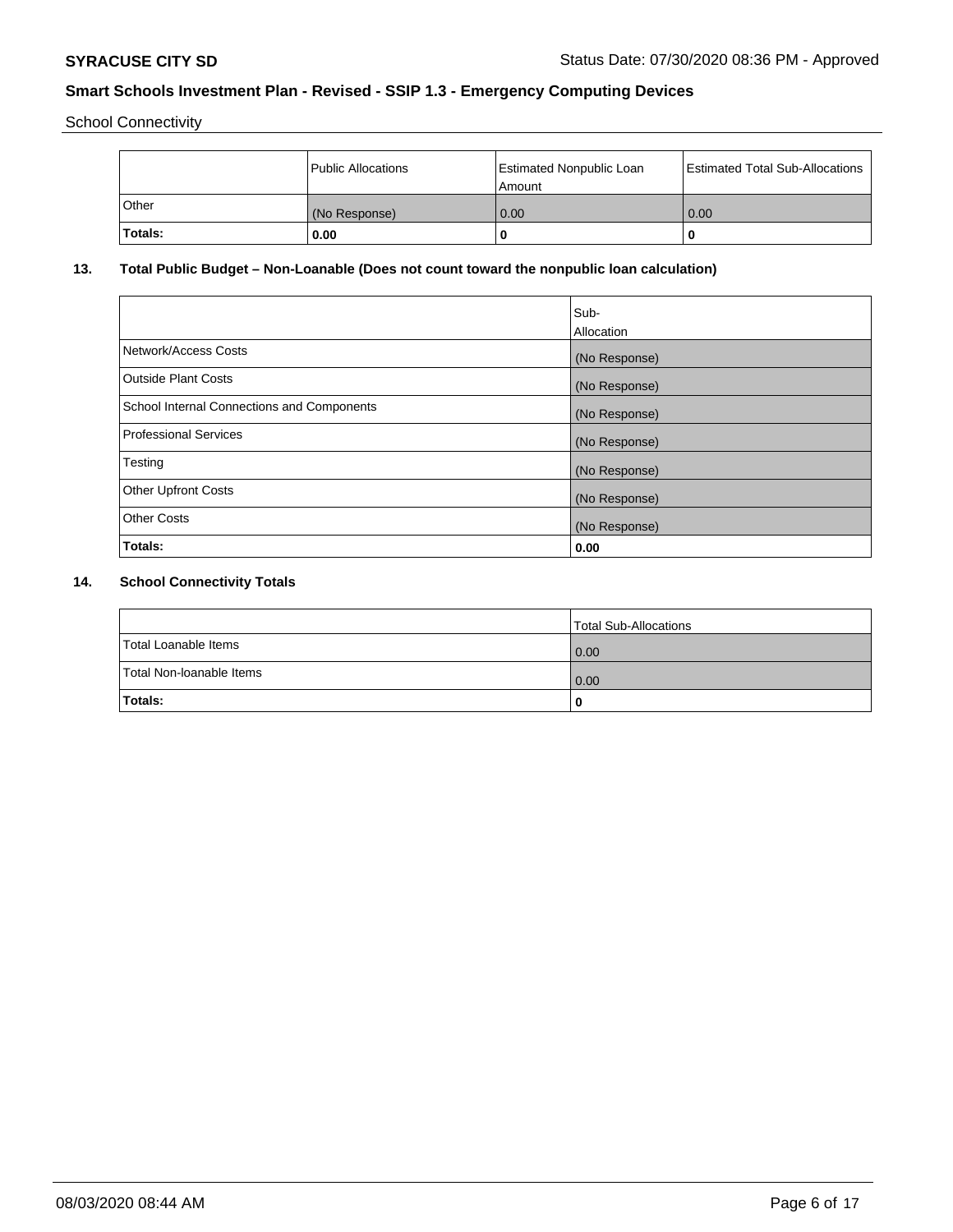Community Connectivity (Broadband and Wireless)

**1. Describe how you intend to use Smart Schools Bond Act funds for high-speed broadband and/or wireless connectivity projects in the community.**

(No Response)

**2. Please describe how the proposed project(s) will promote student achievement and increase student and/or staff access to the Internet in a manner that enhances student learning and/or instruction outside of the school day and/or school building.**

(No Response)

**3. Community connectivity projects must comply with all the necessary local building codes and regulations (building and related permits are not required prior to plan submission).**

 $\Box$  I certify that we will comply with all the necessary local building codes and regulations.

**4. Please describe the physical location of the proposed investment.**

(No Response)

**5. Please provide the initial list of partners participating in the Community Connectivity Broadband Project, along with their Federal Tax Identification (Employer Identification) number.**

| <b>Project Partners</b> | l Federal ID # |
|-------------------------|----------------|
| (No Response)           | (No Response)  |

**6. Please detail the type, quantity, per unit cost and total cost of the eligible items under each sub-category.**

| Select the allowable expenditure | Item to be purchased | Quantity      | Cost per Item | <b>Total Cost</b> |
|----------------------------------|----------------------|---------------|---------------|-------------------|
| type.                            |                      |               |               |                   |
| Repeat to add another item under |                      |               |               |                   |
| each type.                       |                      |               |               |                   |
| (No Response)                    | (No Response)        | (No Response) | (No Response) | 0.00              |
|                                  |                      | o             | 0.00          |                   |

**7. If you are submitting an allocation for Community Connectivity, complete this table.**

**Note that the calculated Total at the bottom of the table must equal the Total allocation for this category that you entered in the SSIP Overview overall budget.**

|                                    | Sub-Allocation |
|------------------------------------|----------------|
| Network/Access Costs               | (No Response)  |
| Outside Plant Costs                | (No Response)  |
| <b>Tower Costs</b>                 | (No Response)  |
| <b>Customer Premises Equipment</b> | (No Response)  |
| <b>Professional Services</b>       | (No Response)  |
| Testing                            | (No Response)  |
| <b>Other Upfront Costs</b>         | (No Response)  |
| <b>Other Costs</b>                 | (No Response)  |
| Totals:                            | 0.00           |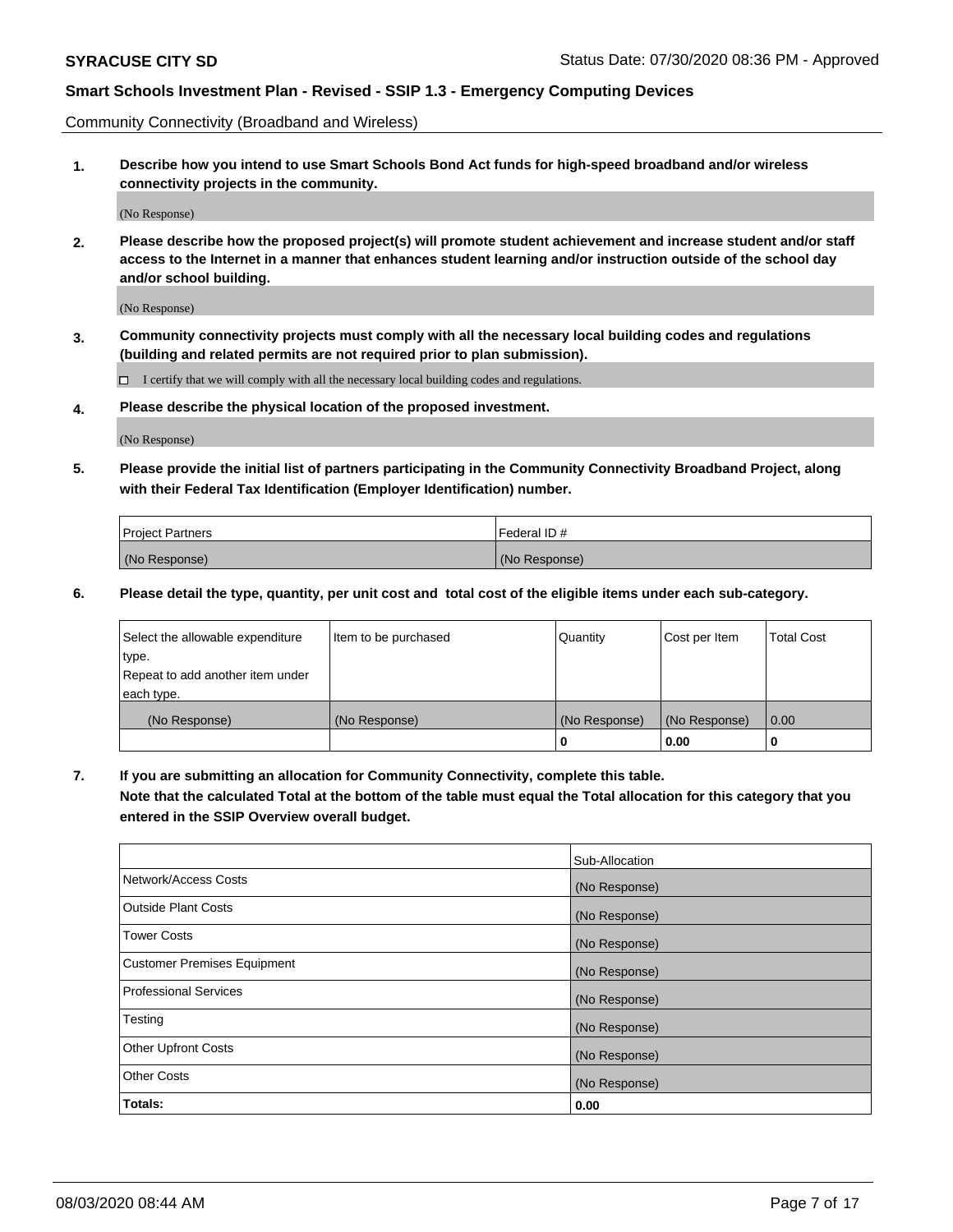### Classroom Learning Technology

**1. In order for students and faculty to receive the maximum benefit from the technology made available under the Smart Schools Bond Act, their school buildings must possess sufficient connectivity infrastructure to ensure that devices can be used during the school day. Smart Schools Investment Plans must demonstrate that sufficient infrastructure that meets the Federal Communications Commission's 100 Mbps per 1,000 students standard currently exists in the buildings where new devices will be deployed, or is a planned use of a portion of Smart Schools Bond Act funds, or is under development through another funding source. Smart Schools Bond Act funds used for technology infrastructure or classroom technology investments must increase the number of school buildings that meet or exceed the minimum speed standard of 100 Mbps per 1,000 students and staff within 12 months. This standard may be met on either a contracted 24/7 firm service or a "burstable" capability. If the standard is met under the burstable criteria, it must be:**

**1. Specifically codified in a service contract with a provider, and**

**2. Guaranteed to be available to all students and devices as needed, particularly during periods of high demand, such as computer-based testing (CBT) periods.**

**Please describe how your district already meets or is planning to meet this standard within 12 months of plan submission.**

Per the current FCC standard, our district would need to meet 2.1 Gbps for bandwidth. We currently have 3Gbps and exceed the FCC standard

- **1a. If a district believes that it will be impossible to meet this standard within 12 months, it may apply for a waiver of this requirement, as described on the Smart Schools website. The waiver must be filed and approved by SED prior to submitting this survey.**
	- By checking this box, you are certifying that the school district has an approved waiver of this requirement on file with the New York State Education Department.
- **2. Connectivity Speed Calculator (Required). If the district currently meets the required speed, enter "Currently Met" in the last box: Expected Date When Required Speed Will be Met.**

|                  | l Number of     | Required Speed | Current Speed in Expected Speed |                | <b>Expected Date</b>                 |
|------------------|-----------------|----------------|---------------------------------|----------------|--------------------------------------|
|                  | <b>Students</b> | l in Mbps      | <b>Mbps</b>                     | to be Attained | When Required                        |
|                  |                 |                |                                 |                | Within 12 Months 1Speed Will be Met1 |
| Calculated Speed | 20.084          | 2.008.40       | 3.000                           | 3,000          | <b>Already Met</b>                   |

**3. If the district wishes to have students and staff access the Internet from wireless devices within the school building, or in close proximity to it, it must first ensure that it has a robust Wi-Fi network in place that has sufficient bandwidth to meet user demand.**

**Please describe how you have quantified this demand and how you plan to meet this demand.**

In 2015 we installed and implemented a new wireless solution that involved a wireless access point in every classroom and mde use of the AC wireless capability for increased wireless speeds. We constantly monitor the network throughout the years to accommodate for any dead spots and increase WAPs for density where needed.

**4. All New York State public school districts are required to complete and submit an Instructional Technology Plan survey to the New York State Education Department in compliance with Section 753 of the Education Law and per Part 100.12 of the Commissioner's Regulations.**

**Districts that include educational technology purchases as part of their Smart Schools Investment Plan must have a submitted and approved Instructional Technology Plan survey on file with the New York State Education Department.**

By checking this box, you are certifying that the school district has an approved Instructional Technology Plan survey on file with the New York State Education Department.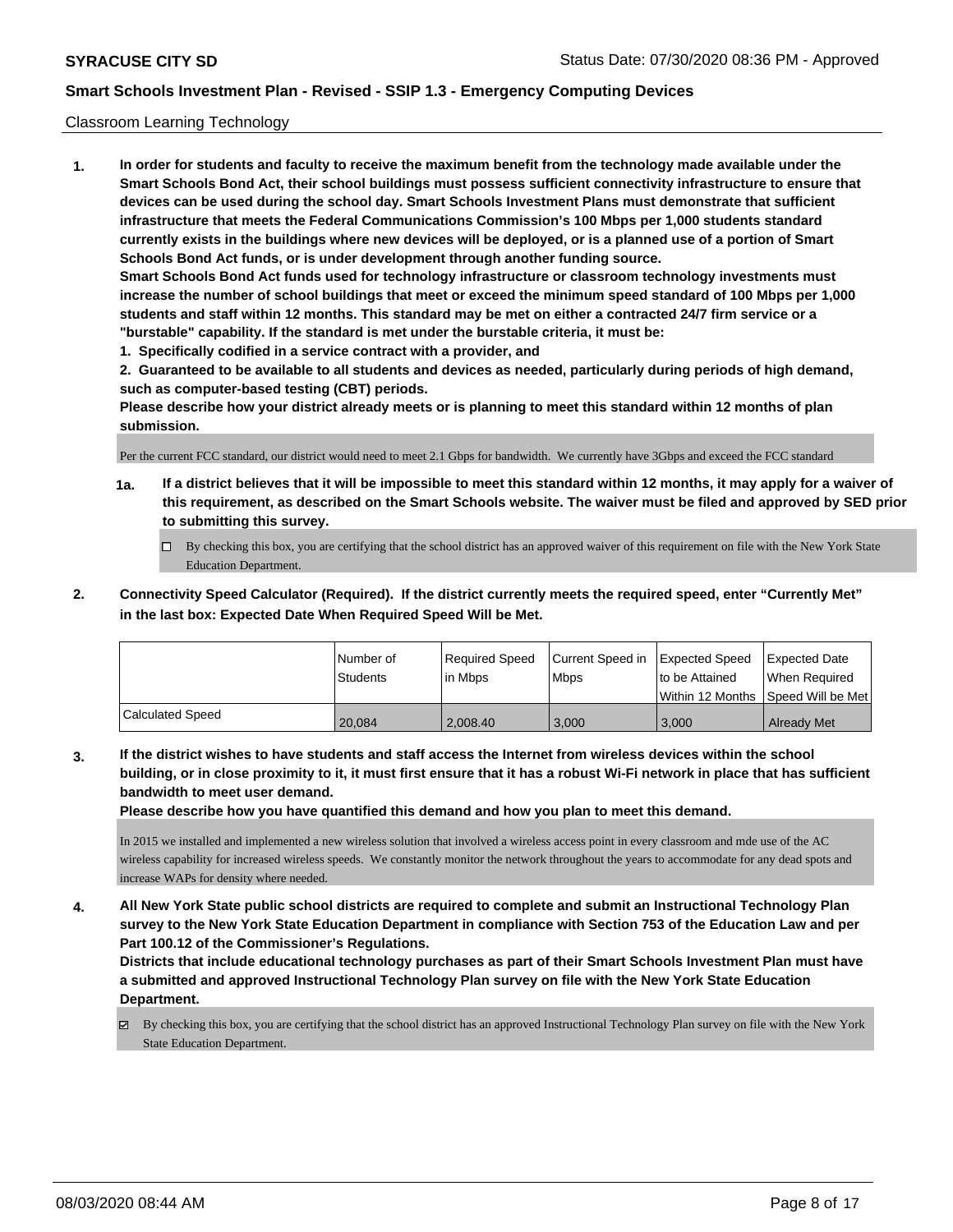### Classroom Learning Technology

# **5. Describe the devices you intend to purchase and their compatibility with existing or planned platforms or systems. Specifically address the adequacy of each facility's electrical, HVAC and other infrastructure necessary to install and support the operation of the planned technology.**

Devices being purchased are Laptops running Windows. These will be incorporated into the domain and network through standard District processes and procedures. The devices will use an Operating System and Browsers that currently exist in the district and that are familiar to the technology department. They have been tested to work with our current systems and will be part of our testing and adoption of new systems to come. At the building level, there is adequate power to support the informational technology devices that will be purchased under the SSBA. Through the District's Joint Schools Construction Board (JSCB) projects, the District will be upgrading the power distribution systems in some buildings. Should the District decide to substantially increase the device count beyond what is currently proposed in the SSIP, these planned upgrades would be required to support those additional devices.

### **6. Describe how the proposed technology purchases will:**

- **> enhance differentiated instruction;**
- **> expand student learning inside and outside the classroom;**
- **> benefit students with disabilities and English language learners; and**
- **> contribute to the reduction of other learning gaps that have been identified within the district.**

**The expectation is that districts will place a priority on addressing the needs of students who struggle to succeed in a rigorous curriculum. Responses in this section should specifically address this concern and align with the district's Instructional Technology Plan (in particular Question 2 of E. Curriculum and Instruction: "Does the district's instructional technology plan address the needs of students with disabilities to ensure equitable access to instruction, materials and assessments?" and Question 3 of the same section: "Does the district's instructional technology plan address the provision of assistive technology specifically for students with disabilities to ensure access to and participation in the general curriculum?")**

**In addition, describe how the district ensures equitable access to instruction, materials and assessments and participation in the general curriculum for both SWD and English Language Learners/Multilingual Learners (ELL/MLL) students.**

Our current device levels are one device per three students to facilitate personalized learning within the classroom setting. ?The current device count that we have available would not be in quantities sufficient to supply each student with the necessary device to participate in a on-line learning session.

These additional devices will be used in two phases:

1) During the COVID-19 emergency, in order to provide access to digital content and to facilitate the continuity of instruction for students. Activities include access to our Learning Management System, communication tools, digital discussion boards, and various digital activities (research, webquests, videos)

2) Subsequently the additional devices will permit our HS students to participate in a 1:1 initiative which will enhance our Personalized Learning Initiative outlined in our Technology Plan.

Students with disabilities and English Language Learners will perhaps benefit from access to these devices the most as this allows for the instruction to be uniquely tailored to their needs. Translation services through Microsoft Translate will become available for curriculum materials and assessments. Digital content becomes available both while in school and from home increasing the potential for exposure and extending learning opportunities. Students with disabilities can have modified work and digital content offered through various platforms currently supported by the District.

**7. Where appropriate, describe how the proposed technology purchases will enhance ongoing communication with parents and other stakeholders and help the district facilitate technology-based regional partnerships, including distance learning and other efforts.**

During the COVID-19 crisis, we have students who do not have access to regents level coursework through the most effective means, our learning management system. As internet service providers have made access available in the community, we need to be able to provide a means for students to digitally engage. These devices can continue to be used for credit recovery, collaboration and deeper content engagement through the creation of materials and evidence of mastery.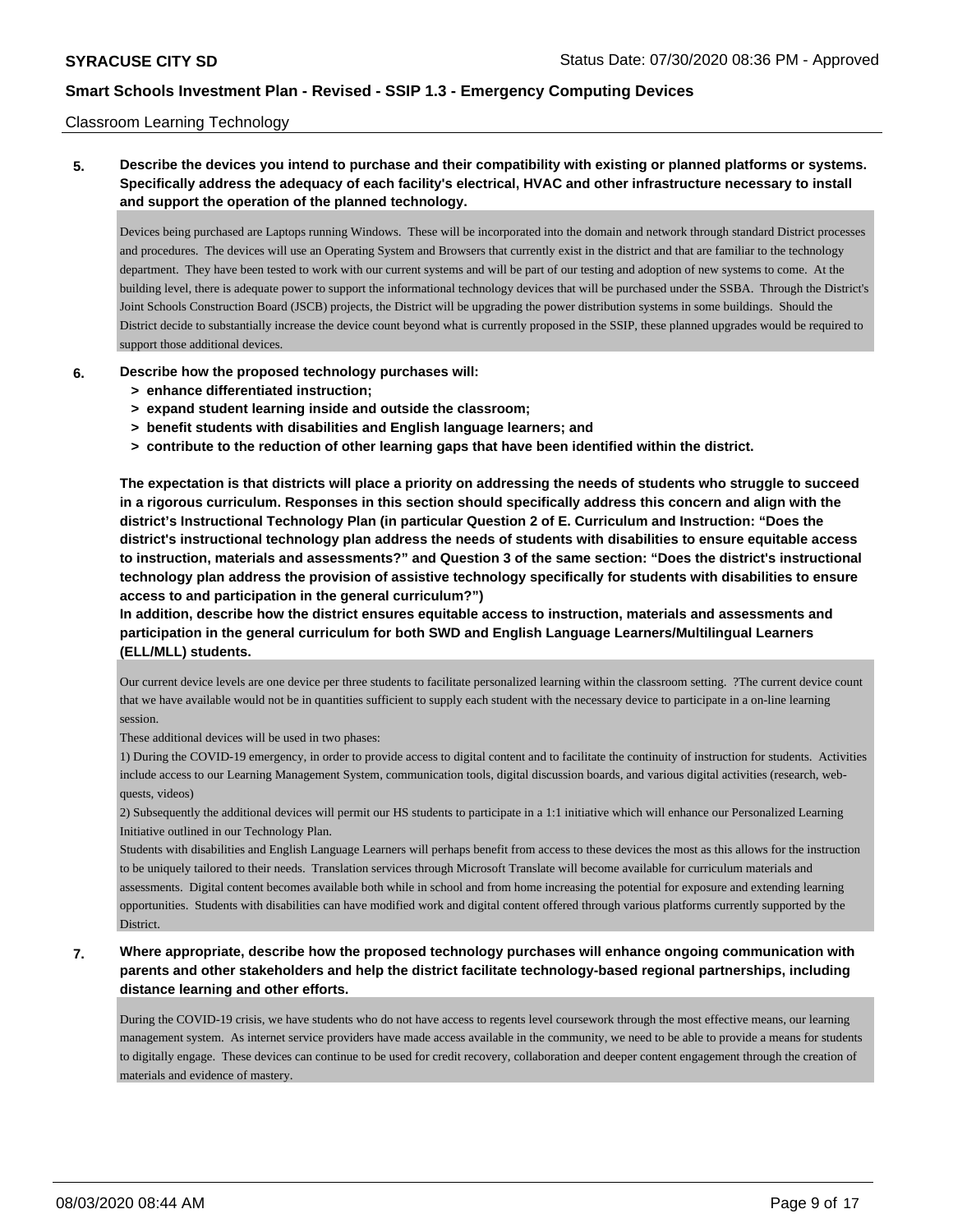#### Classroom Learning Technology

**8. Describe the district's plan to provide professional development to ensure that administrators, teachers and staff can employ the technology purchased to enhance instruction successfully.**

**Note: This response should be aligned and expanded upon in accordance with your district's response to Question 1 of F. Professional Development of your Instructional Technology Plan: "Please provide a summary of professional development offered to teachers and staff, for the time period covered by this plan, to support technology to enhance teaching and learning. Please include topics, audience and method of delivery within your summary."**

Teachers are already familiar with utilizing Personalized Learning within a traditional classroom setting. The movement to a 1:1 implementation is a natural progression of the comfort and expertise of the teaching staff. Students have been accessing the digital content during regularly scheduled classes via a station rotation model and are familiar with how to log-in and access the content.

**We have been offering Virtual Professional Development since the COVID 19 closing of school on March 17, 2020. The Virtual PD and Support being offered is as follows:**

Beginner: Canvas Basics (Grade 6-12)

Beginner: Seesaw Basics (Grades K-5)

Beginner: Castle Learning Basics (Grades K-12)

Intermediate: Canvas Modules – Importing, Editing & Building (Grades 6-12)

Intermediate: Canvas Student Grading, Feedback & Analytics (Grades 6-12)

Intermediate: Canvas Student Grading, Feedback & Analytics (Grades 6-12)

Intermediate: Creating YouTube Videos from PowerPoint (Grades PK-12)

Intermediate: Designing Seesaw Activities (Grades K-5)

**The Syracuse City School District has provided the following PD over the 2019-20 School Year to support teachers in leveraging digital tools to personalize instruction:**

Introduction to Personalized Learning

Core 4 Self-Assessment Process Core 4 Essentials

Flexible Content & Tool Essentials

Imagine Language (K-5 + ENL)

Imagine Math (Grant MS + HS)

Dreambox (K-8 Math)

Newsela (2-12 All Contents)

Seesaw (K-5 All Contents)

EDpuzzle (9-12 All Contents)

Online/Asynchronous

In-person support Core 4: Flexible Content & Tools Data Dig

Core 4: Data Driven Decisions & Targeted Instruction

Core 4: Student Ownership & Reflection

Core 4: Data Driven Decisions & Formative Assessment

Core 4 – Personalizing with Trackers & Playlists

Core 4: Do Nows & Exit Tickets

Core 4: Collaboration in the PL Classroom

Core 4: Illustrative Math in the PL Classroom

Culturally Responsive Teaching in the PL Classroom

Book Study: How to Personalize Learning by Bray & McClaskey

Book Study: Culturally Responsive Teaching & the Brain by Hammond

Canvas Basics Session 1

Canvas Basics Session 2

Canvas PD Modules

Flexible Content & Tools: Canvas Modules

Flexible Content & Tool Essentials: Web Tools for Formative Assessment

Flexible Content & Tool Essentials: Using Video to Personalize Learning

Flexible Content & Tools: Web Tools for Learning Demonstrations

SMART Board and SMART Notebook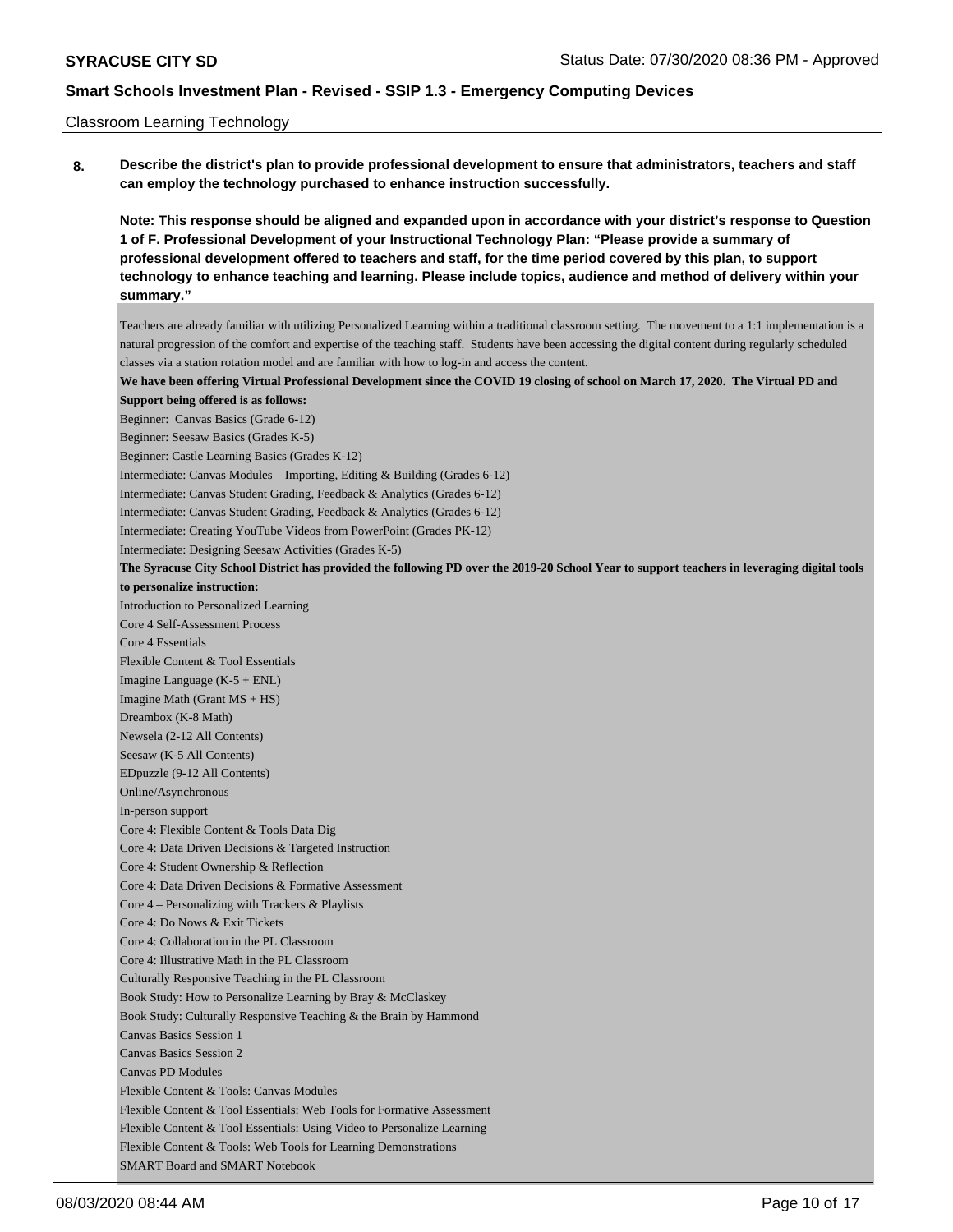### Classroom Learning Technology

Eno Board and SMART Board Notebook

- **9. Districts must contact one of the SUNY/CUNY teacher preparation programs listed on the document on the left side of the page that supplies the largest number of the district's new teachers to request advice on innovative uses and best practices at the intersection of pedagogy and educational technology.**
	- By checking this box, you certify that you have contacted the SUNY/CUNY teacher preparation program that supplies the largest number of your new teachers to request advice on these issues.
	- **9a. Please enter the name of the SUNY or CUNY Institution that you contacted.**

SUNY Cortland

**9b. Enter the primary Institution phone number.**

607-753-5528

**9c. Enter the name of the contact person with whom you consulted and/or will be collaborating with on innovative uses of technology and best practices.**

Dr. Chris Widdall

**10. To ensure the sustainability of technology purchases made with Smart Schools funds, districts must demonstrate a long-term plan to maintain and replace technology purchases supported by Smart Schools Bond Act funds. This sustainability plan shall demonstrate a district's capacity to support recurring costs of use that are ineligible for Smart Schools Bond Act funding such as device maintenance, technical support, Internet and wireless fees, maintenance of hotspots, staff professional development, building maintenance and the replacement of incidental items. Further, such a sustainability plan shall include a long-term plan for the replacement of purchased devices and equipment at the end of their useful life with other funding sources.**

By checking this box, you certify that the district has a sustainability plan as described above.

**11. Districts must ensure that devices purchased with Smart Schools Bond funds will be distributed, prepared for use, maintained and supported appropriately. Districts must maintain detailed device inventories in accordance with generally accepted accounting principles.**

By checking this box, you certify that the district has a distribution and inventory management plan and system in place.

### **12. Please detail the type, quantity, per unit cost and total cost of the eligible items under each sub-category.**

| Select the allowable expenditure | Item to be Purchased | Quantity | Cost per Item | <b>Total Cost</b> |
|----------------------------------|----------------------|----------|---------------|-------------------|
| type.                            |                      |          |               |                   |
| Repeat to add another item under |                      |          |               |                   |
| each type.                       |                      |          |               |                   |
| <b>Laptop Computers</b>          | HP Probook 11        | 6.000    | 662.31        | 3,973,860.00      |
| <b>Laptop Computers</b>          | HP 640 G5            | 1,200    | 788.75        | 946,500.00        |
|                                  |                      | 7,200    | 1,451.06      | 4,920,360         |

#### **13. Final 2014-15 BEDS Enrollment to calculate Nonpublic Sharing Requirement (no changes allowed.)**

|            | <b>Public Enrollment</b> | Nonpublic Enrollment | Total Enrollment | <i>Nonpublic</i><br>l Percentage |
|------------|--------------------------|----------------------|------------------|----------------------------------|
| Enrollment | 20.084                   | 798                  | 20.882.00        | 3.82                             |

**14. If you are submitting an allocation for Classroom Learning Technology complete this table.**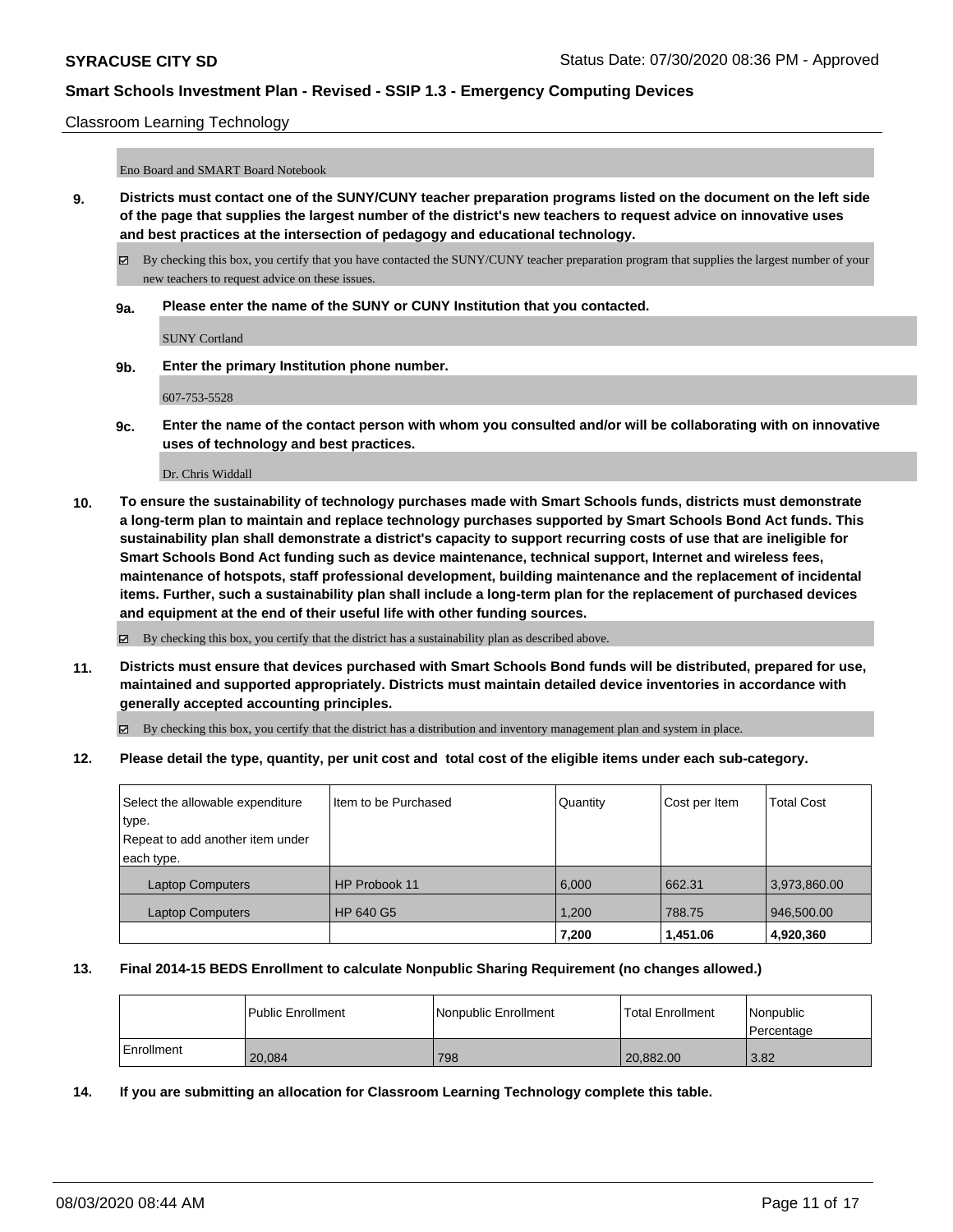Classroom Learning Technology

|                          | Public School Sub-Allocation | <b>Estimated Nonpublic Loan</b><br>Amount<br>(Based on Percentage Above) | Estimated Total Public and<br>Nonpublic Sub-Allocation |
|--------------------------|------------------------------|--------------------------------------------------------------------------|--------------------------------------------------------|
| Interactive Whiteboards  | (No Response)                | 0.00                                                                     | 0.00                                                   |
| <b>Computer Servers</b>  | (No Response)                | 0.00                                                                     | 0.00                                                   |
| <b>Desktop Computers</b> | (No Response)                | 0.00                                                                     | 0.00                                                   |
| <b>Laptop Computers</b>  | 4,920,360.00                 | 146,832.00                                                               | 5,067,192.00                                           |
| <b>Tablet Computers</b>  | (No Response)                | 0.00                                                                     | 0.00                                                   |
| <b>Other Costs</b>       | (No Response)                | 0.00                                                                     | 0.00                                                   |
| Totals:                  | 4,920,360.00                 | 146,832                                                                  | 5,067,192                                              |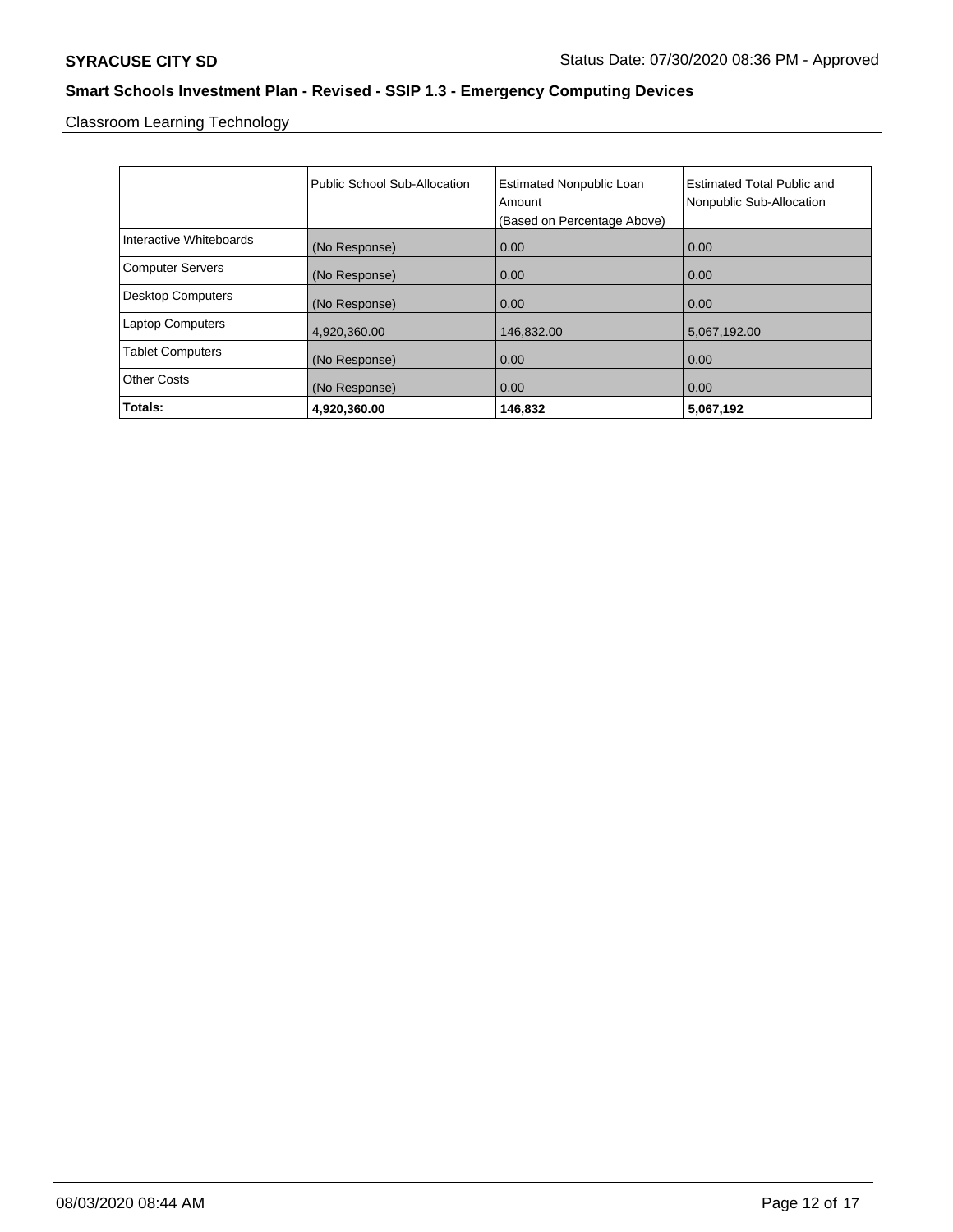### Pre-Kindergarten Classrooms

**1. Provide information regarding how and where the district is currently serving pre-kindergarten students and justify the need for additional space with enrollment projections over 3 years.**

(No Response)

- **2. Describe the district's plan to construct, enhance or modernize education facilities to accommodate prekindergarten programs. Such plans must include:**
	- **Specific descriptions of what the district intends to do to each space;**
	- **An affirmation that new pre-kindergarten classrooms will contain a minimum of 900 square feet per classroom;**
	- **The number of classrooms involved;**
	- **The approximate construction costs per classroom; and**
	- **Confirmation that the space is district-owned or has a long-term lease that exceeds the probable useful life of the improvements.**

(No Response)

**3. Smart Schools Bond Act funds may only be used for capital construction costs. Describe the type and amount of additional funds that will be required to support ineligible ongoing costs (e.g. instruction, supplies) associated with any additional pre-kindergarten classrooms that the district plans to add.**

(No Response)

**4. All plans and specifications for the erection, repair, enlargement or remodeling of school buildings in any public school district in the State must be reviewed and approved by the Commissioner. Districts that plan capital projects using their Smart Schools Bond Act funds will undergo a Preliminary Review Process by the Office of Facilities Planning.**

**Please indicate on a separate row each project number given to you by the Office of Facilities Planning.**

| Project Number |  |
|----------------|--|
| (No Response)  |  |
|                |  |

**5. Please detail the type, quantity, per unit cost and total cost of the eligible items under each sub-category.**

| Select the allowable expenditure | Item to be purchased | Quantity      | Cost per Item | <b>Total Cost</b> |
|----------------------------------|----------------------|---------------|---------------|-------------------|
| type.                            |                      |               |               |                   |
| Repeat to add another item under |                      |               |               |                   |
| each type.                       |                      |               |               |                   |
| (No Response)                    | (No Response)        | (No Response) | (No Response) | 0.00              |
|                                  |                      | U             | 0.00          |                   |

**6. If you have made an allocation for Pre-Kindergarten Classrooms, complete this table. Note that the calculated Total at the bottom of the table must equal the Total allocation for this category that you entered in the SSIP Overview overall budget.**

|                                          | Sub-Allocation |
|------------------------------------------|----------------|
| Construct Pre-K Classrooms               | (No Response)  |
| Enhance/Modernize Educational Facilities | (No Response)  |
| <b>Other Costs</b>                       | (No Response)  |
| Totals:                                  | 0.00           |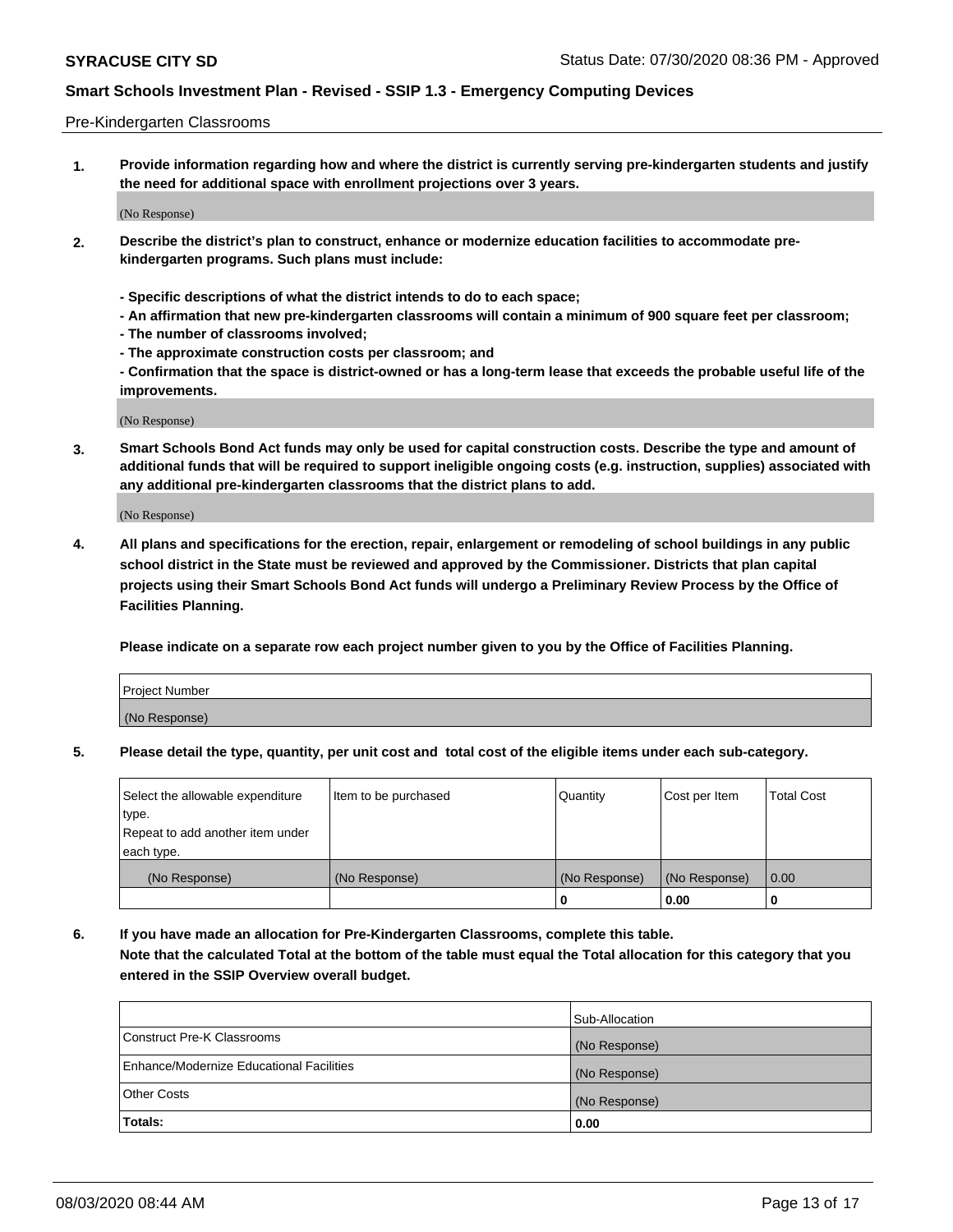Replace Transportable Classrooms

**1. Describe the district's plan to construct, enhance or modernize education facilities to provide high-quality instructional space by replacing transportable classrooms.**

(No Response)

**2. All plans and specifications for the erection, repair, enlargement or remodeling of school buildings in any public school district in the State must be reviewed and approved by the Commissioner. Districts that plan capital projects using their Smart Schools Bond Act funds will undergo a Preliminary Review Process by the Office of Facilities Planning.**

**Please indicate on a separate row each project number given to you by the Office of Facilities Planning.**

| Project Number |  |
|----------------|--|
|                |  |
|                |  |
|                |  |
| (No Response)  |  |
|                |  |
|                |  |

**3. For large projects that seek to blend Smart Schools Bond Act dollars with other funds, please note that Smart Schools Bond Act funds can be allocated on a pro rata basis depending on the number of new classrooms built that directly replace transportable classroom units.**

**If a district seeks to blend Smart Schools Bond Act dollars with other funds describe below what other funds are being used and what portion of the money will be Smart Schools Bond Act funds.**

(No Response)

**4. Please detail the type, quantity, per unit cost and total cost of the eligible items under each sub-category.**

| Select the allowable expenditure | Item to be purchased | Quantity      | Cost per Item | Total Cost |
|----------------------------------|----------------------|---------------|---------------|------------|
| ∣type.                           |                      |               |               |            |
| Repeat to add another item under |                      |               |               |            |
| each type.                       |                      |               |               |            |
| (No Response)                    | (No Response)        | (No Response) | (No Response) | 0.00       |
|                                  |                      | u             | 0.00          |            |

**5. If you have made an allocation for Replace Transportable Classrooms, complete this table. Note that the calculated Total at the bottom of the table must equal the Total allocation for this category that you entered in the SSIP Overview overall budget.**

|                                                | Sub-Allocation |
|------------------------------------------------|----------------|
| Construct New Instructional Space              | (No Response)  |
| Enhance/Modernize Existing Instructional Space | (No Response)  |
| Other Costs                                    | (No Response)  |
| Totals:                                        | 0.00           |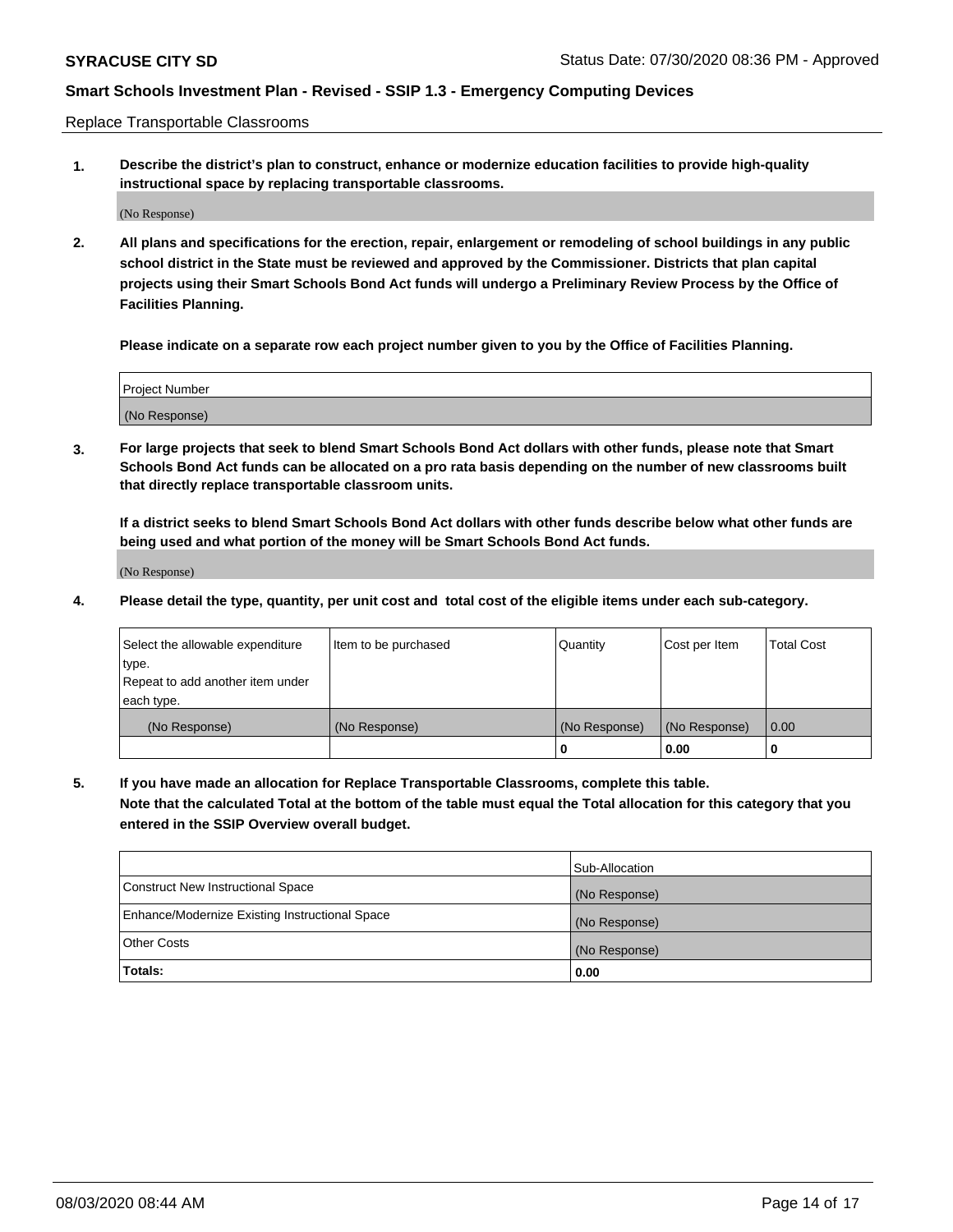High-Tech Security Features

**1. Describe how you intend to use Smart Schools Bond Act funds to install high-tech security features in school buildings and on school campuses.**

(No Response)

**2. All plans and specifications for the erection, repair, enlargement or remodeling of school buildings in any public school district in the State must be reviewed and approved by the Commissioner. Smart Schools plans with any expenditures in the High-Tech Security category require a project number from the Office of Facilities Planning. Districts must submit an SSBA LOI and receive project numbers prior to submitting the SSIP. As indicated on the LOI, some projects may be eligible for a streamlined review and will not require a building permit. Please indicate on a separate row each project number given to you by the Office of Facilities Planning.**

| <b>Project Number</b> |  |
|-----------------------|--|
| (No Response)         |  |

- **3. Was your project deemed eligible for streamlined Review?**
	- Yes
	- $\hfill \square$  No
- **4. Include the name and license number of the architect or engineer of record.**

| <b>Name</b>   | License Number |
|---------------|----------------|
| (No Response) | (No Response)  |

**5. Please detail the type, quantity, per unit cost and total cost of the eligible items under each sub-category.**

| Select the allowable expenditure | Item to be purchased | Quantity      | Cost per Item | <b>Total Cost</b> |
|----------------------------------|----------------------|---------------|---------------|-------------------|
| type.                            |                      |               |               |                   |
| Repeat to add another item under |                      |               |               |                   |
| each type.                       |                      |               |               |                   |
| (No Response)                    | (No Response)        | (No Response) | (No Response) | 0.00              |
|                                  |                      | 0             | 0.00          |                   |

**6. If you have made an allocation for High-Tech Security Features, complete this table.**

**Enter each Sub-category Public Allocation based on the the expenditures listed in Table #5.**

|                                                      | Sub-Allocation |
|------------------------------------------------------|----------------|
| Capital-Intensive Security Project (Standard Review) | (No Response)  |
| <b>Electronic Security System</b>                    | (No Response)  |
| <b>Entry Control System</b>                          | (No Response)  |
| Approved Door Hardening Project                      | (No Response)  |
| <b>Other Costs</b>                                   | (No Response)  |
| Totals:                                              | 0.00           |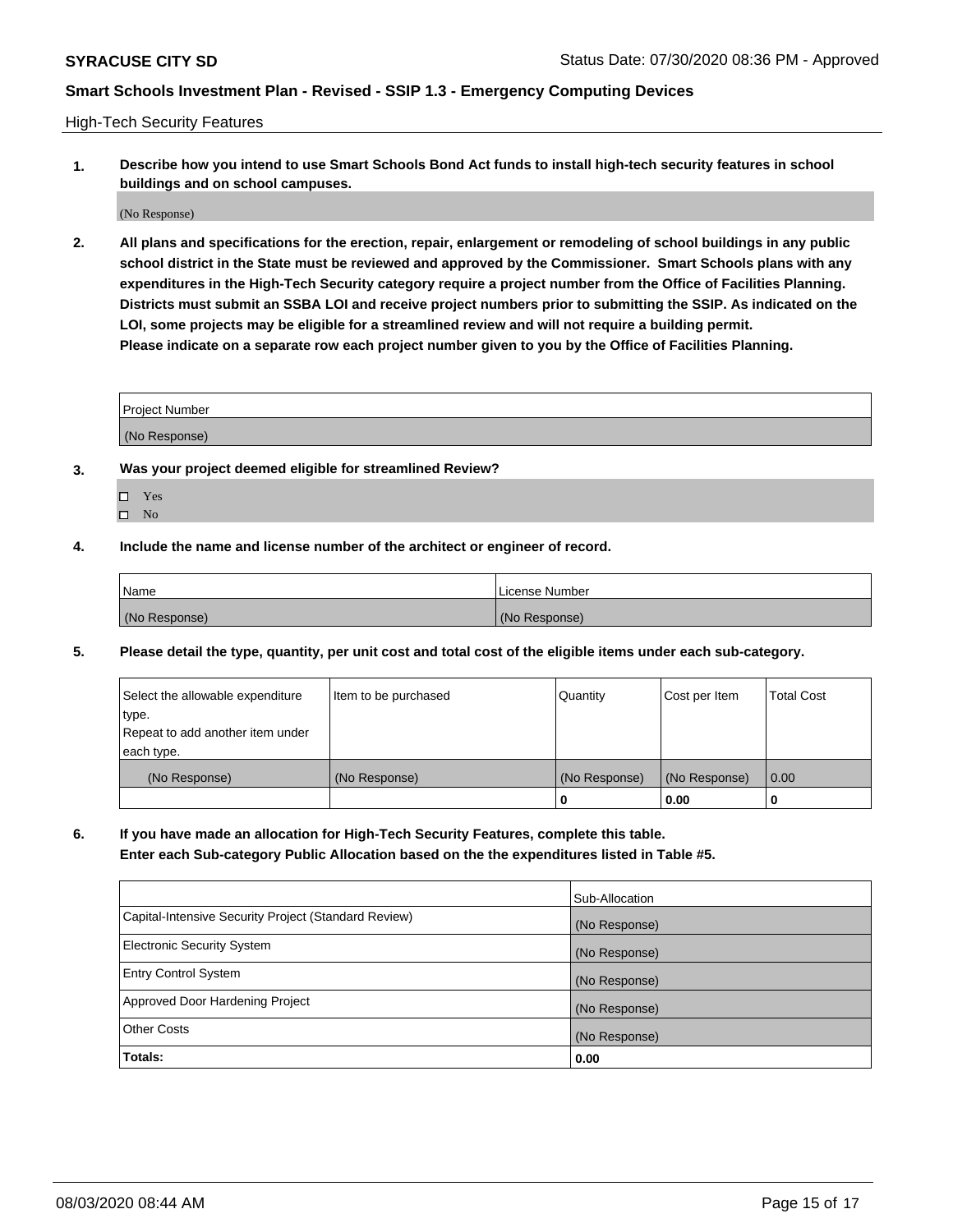Non-Public Schools

# **1. Describe your plan to utilize SSBA funds to purchase devices and loan to the nonpublic schools within your district. Please specify what devices have been requested by the nonpublic schools. If the nonpublic schools have not finalized requests, the district should provide the date nonpublic schools will submit the request by.**

The District had 6 Non-Public Schools within its boundaries with a total of 696 students enrolled in 2018-19. The non public list of devices is incomplete at this time due to the fact that this SSIP is for emergency purposes. Non-Public Schools will be notified immediately following this submission of their permissible allocation. The technology loan procedures already established by the SCSD for annual technology allocations will be used in accordance with the SSBA techology loans.

**2. A final Smart Schools Investment Plan cannot be approved until school authorities have adopted regulations specifying the date by which requests from nonpublic schools for the purchase and loan of Smart Schools Bond Act classroom technology must be received by the district.**

By checking this box, you certify that you have such a plan and associated regulations in place that have been made public.

**2a. Please enter the date each year nonpublic schools must request loanable items from the school district. This date cannot be earlier than June 1 of the previous school year.**

July 1

### **3. Final 2014-15 BEDS Enrollment to calculate Nonpublic Sharing Requirement (no changes allowed.)**

|            | <b>Public Enrollment</b> | l Nonpublic Enrollment | Total Enrollment | Nonpublic Percentage |
|------------|--------------------------|------------------------|------------------|----------------------|
| Enrollment | 20,084                   | 798                    | 20,882.00        | 3.82                 |

### **4. Nonpublic Loan Calculator**

|                                                          | Loanable<br>School | Loanable<br>Classroom         | Additional<br>Nonpublic | Estimated<br>Per Pupil | Previously<br>Approved | Cumulative<br>Per Pupil | <b>Final Per</b><br>Pupil Loan | l Final Total<br>l Loan |
|----------------------------------------------------------|--------------------|-------------------------------|-------------------------|------------------------|------------------------|-------------------------|--------------------------------|-------------------------|
|                                                          | l Connectivity     | <b>Technology</b>             | Loan                    | Amount -               | Per Pupil              | l Loan                  | Amount -                       | Amount -                |
|                                                          |                    |                               | (Optional)              | This Plan              | Amount(s)              | Amount                  | This Plan                      | This Plan               |
| Required Nonpublic 0.00<br>Loan                          |                    | 5,067,192.0<br>0              |                         | 244.99                 | 66.00                  | 250.00                  | 184.00                         | 146,832.00              |
| Final Adjusted Loan<br>l - (If additional loan<br>funds) | 0.00               | 5,067,192.0<br>$\overline{0}$ | (No<br>Response)        | 244.99                 | 66.00                  | 250.00                  | 184.00                         | 146,832.00              |

### **5. Nonpublic Share**

|                                          | Final Per Pupil Amount | Final Nonpublic Loan Amount |
|------------------------------------------|------------------------|-----------------------------|
| Pending and Previously<br>Approved Plans | 66.00                  | 52,668.00                   |
| This Plan                                | 184.00                 | 146,832.00                  |
| Total                                    | 250.00                 | 199,500.00                  |

#### **6. Distribution of Nonpublic Loan Amount by School**

| 2018-19 K-12 Enrollment | Special Ed School? If Yes, not eligible |
|-------------------------|-----------------------------------------|
| 37                      | <b>No</b>                               |
| 185                     | <b>No</b>                               |
| 88                      | <b>No</b>                               |
| 225                     | <b>No</b>                               |
| 72                      | <b>No</b>                               |
|                         |                                         |